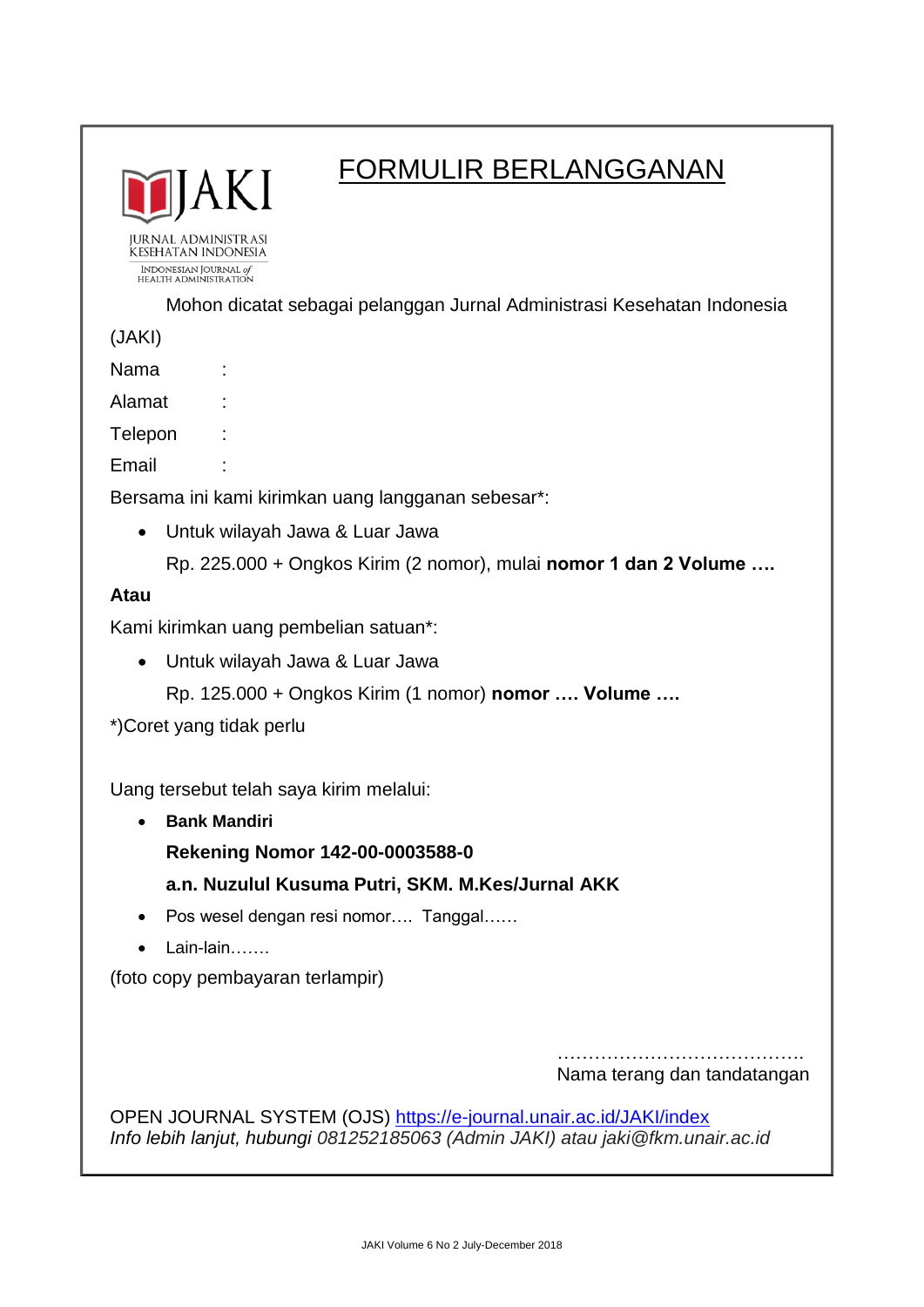Jurnal Administrasi Kesehatan Indonesia (JAKI) menerima karya ilmiah dalam bentuk artikel hasil penelitian. Naskah harus orisinal dan belum pernah diterbitkan sebelumnya. Apabila naskah diterima untuk dimuat dalam Jurnal Administrasi Kesehatan Indonesia, maka pengirim naskah tidak diperkenankan untuk menerbitkan naskah tersebut pada media lain.

A. Bentuk Penulisan Naskah

Naskah diketik pada kertas HVS ukuran A4 dengan jarak 1 spasi pada 1 sisi (tidak bolakbalik) dengan panjang tulisan 6-10 halaman. Jenis font yang digunakan adalah Arial berukuran 9 pt. Margin atau batas tulisan dari pinggir kertas 2,5 cm pada keempat sisi. Naskah diketik dalam (2) dua Tidak diperkenankan catatatan kaki (footnote). Naskah dikirim dalam bentuk file dalam format MS Word. Naskah ditulis dengan bahasa Indonesia atau bahasa Inggris, dengan bahasa efektif dan akademis. Semua artikel ilmiah yang masuk akan dinilai oleh penyunting ahli yang ditunjuk oleh redaksi.

- B. Organisasi Artikel Ilmiah
- 1. JUDUL ARTIKEL harus ringkas dan jelas (maksimal 12 kata) tanpa ada sub judul. Sebaiknya judul tidak menunjukkan hubungan analisis namun lebih menampilkan hasil akhir/temuan penelitian yang utama. Tidak diperkenankan menggunakan singkatan kecuali yang sudah umum (misalnya: DNA). Judul dan penulis ditulis dengan format sebagai berikut:

Rasionalisasi Tarif Puskesmas Berdasarkan Analisis Biaya Satuan

Made Sukemertha<sup>1</sup>, Thinni Nurul Rochmah<sup>2</sup> 1Puskesmas Kerambitan I, Indonesia

2Fakultas Kesehatan Masyarakat, Universitas Airlangga, Indonesia

E-mail: [sukemertha@yahoo.com](mailto:sukemertha@yahoo.com)

- 2. ABSTRAK disajikan dalam sebuah paragra f yang ditulis dalam Bahasa Indonesia dan Bahasa Inggris (maksimal 200 kata). Abstrak harus memuat masalah penelitian, metode penelitian yang digunakan, hasil penelitiandan simpulan. Tiga hingga lima kata kunci atau keywords ditulis secara alfabetis di bawah abstrak
- 3. PENDAHULUAN,meliputi latar belakang masalah,rumusan masalah serta tujuanpe nelitan dan manfaat hasil penelitian.
- 4. METODE, memuat desain penelitian;waktu dan tempat penelitian, lokasi penelitian, populasi sampel dan cara pengambilan sampel cara kerja penelitian; serta teknik analisis hasil penelitian.
	- 5. HASIL DAN PEMBAHASAN memuat hasil penelitian sesuai dengan tujuan penelitian

disertai pembahasan ilmiah dan argumentasi yang mendukung. Tabel, grafik, gambar yang menduung hasil penelitian. Pembahasan difokuskan untuk membahas hasil utama penelitian. Ketentuan penulisan tabel, grafik dan gambar adalah sebagai berikut:a) TABEL, disertai judul, dengan aturan (1) Ditulis dalam format 1 spasi, font arial, ukuran font 9pt, tanpa ditebalkan (bold), rata tengah; (2) Menunjukkan "apa", "di mana", "kap an"; (3) dituliskan di bagian atas sebelum tabel; (4) Format tabel menggunakan tabel terbuka; (5) Tidak diperbolehkan melebihi margin penulisan, (6) Maksimal 3 Tabel, (7) Tabel yang berasal dari sitasi, wajib dituliskan sumber. b) GRAFIK ATAU GAMBAR, disertai Judul dengan aturan: (1) Ditulis dalam format 1 spasi, font arial, ukuran font 9pt, tanpa ditebalkan (bold), rata tengah; (2) judul gambar dituliskan di bagian bawah setelah gambar; (3) Tidak diperbolehkan melebihi margin penulisan, (4) Maksimal 3 Gambar, (5) grafik, atau gambar yang berasal dari sitasi, wajib dituliskan sumber.

- 6. SIMPULAN memuat pernyataan singkat, tentang hasil yang diperoleh dikaitkan dengan tujuan yang diperoleh (kalau ada) yang telah diajukan. Jika ada saran atau rekomendasi dapat dimasukkan dalam simpulan
- 7. DAFTAR PUSTAKA, berdasarkan sistem Harvard Anglia (nama dan tahun), dan disusun sesuai urutan abjad serta dicantumkan. Jumlah daftar pustaka lebih dari 10 sumber dan 60% berasal dari artikel ilmiah (Jurnal)

Semua artikel ilmiah dilakukan pengecekan plagiarisme melalui software TURNITIN sebanyak 2 kali yaitu saat pertama kali jurnal masuk dan setelah jurnal mendapat review dari reviewer. Hasil pengecekan plagiarisme melalui software TURNITIN maksimal 30%. Setiap naskah yang dikirimkan harus sesuai dengan Petunjuk untuk Penulis dan harus disampaikan secara online di **[http://e-journal.unair.ac.id/index.php/JAKI.](http://e-journal.unair.ac.id/index.php/JAKI)** Untuk memudahkan penulis, Template dapat diunduh pada web JAKI. Instruksi untuk mendaftar, pengajuan dan revisi disediakan di website ini. Jika kesulitan penulis dapat menghubungi melalui emai[l:](mailto:%20jaki@fkm.unair.ac.id.) **[jaki@fkm.unair.ac.id.](mailto:%20jaki@fkm.unair.ac.id.)** Jurnal Administrasi Kesehatan Indonesia adalah jurnal dengan akses terbuka. Penulis tidak akan membayar pengolahan dan pengajuan biaya untuk pemrosesan artikel (gratis), kecuali untuk jurnal cetak (biaya pengiriman) dan kolaborasi konferensi.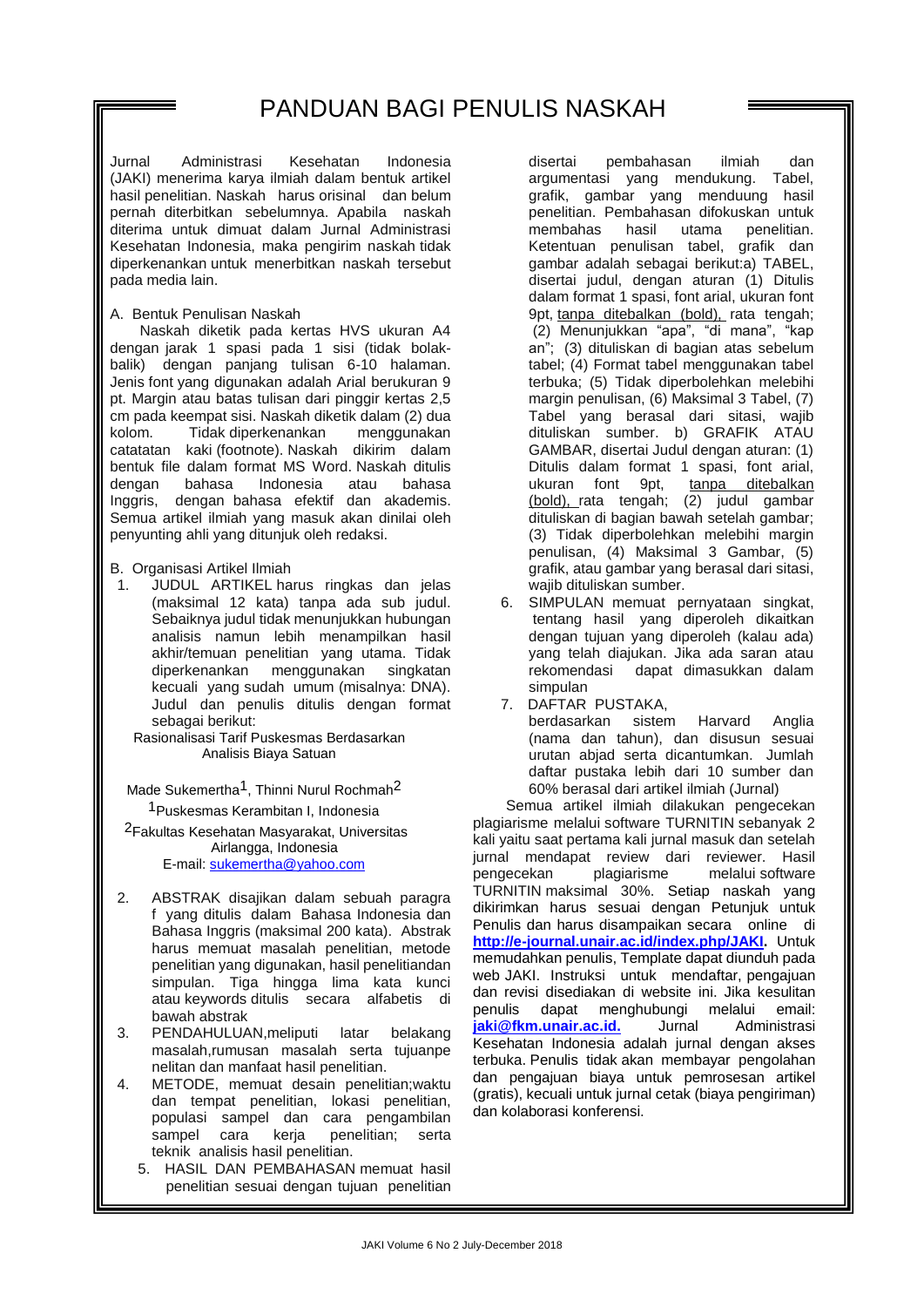## GUIDE FOR AUTHOR

 Jurnal Administrasi Kesehatan Indonesia (JAKI) received scientific work in the form of research articles. The manuscript must be original and unpublished. If the manuscript is accepted for publication in the Indonesian Journal of Health Administration, then the submission of the manuscript shall not be permitted to publish the manuscript to other media.

### A. Form of Script Writing

 The manuscript is typed on A4 size A-size HVS paper with 1 spaced space on 1 side (not back and forth) with a 6-10 page length. The type of font used is Arial size 9 pt. Margin or border of writing from the edge of the paper 2.5 cm on all four sides. The script is typed in (2) two columns. Not allowed to use footnote. The manuscript is sent as a file in MS Word format. The manuscript is written in Indonesian or English, with effective and academic language. All incoming scientific articles will be judged by the editor-in-chief appointed by the editor.

#### B. Scientific Article Organization

1. TITLE ARTICLES should be concise and clear (maximum 12 words) without any subtitles. Preferably the title does not show an analytical relationship but rather displays the ultimate research findings / findings. Not allowed to use abbreviations, except for common abbreviations (eg DNA). Title and author are written in the following format:

Rasionalisasi Tarif Puskesmas Berdasarkan Analisis Biaya Satuan

Made Sukemertha<sup>1</sup>, Thinni Nurul Rochmah<sup>2</sup> 1Puskesmas Kerambitan I, Indonesia 2Fakultas Kesehatan Masyarakat, Universitas

Airlangga, Indonesia

E-mail: [sukemertha@yahoo.com](mailto:sukemertha@yahoo.com)

- 2. ABSTRACT is presented in a paragraph written in Bahasa Indonesia and English (maximum 200 words). The abstract should contain research problems, research objectives, methods used, research results and conclusions. Three to five keywords or keywords are written alphabetically under the abstract
- 3. INTRODUCTION, covering the background of the problem, the formulation of the problem and research objectives and the benefits of research results.
- 4. METHOD, contains research design; time and location of research; population, sample and sampling method; how research works; as well as analysis of research results.
- 5. RESULTS AND DISCUSSION contains the results of research in accordance with the objectives of the study accompanied by scientific discussions and arguments that support. Tables, graphs, images that support the results of the study can be included. The discussion focused on discussing the main results of the study. The provisions of writing tables, graphs and drawings are as follows: a) TABLES, accompanied by title, by rule (1) Written in 1 spaced format, arial font, 9 pt font size, no bold, centered; (2) Show "what", "where", "when"; (3) written at the top before the table; (4) Format table using open table; (5) Not allowed to exceed the margin of writing, (6) Maximum 3 Tables, (7) Tables originating from citation, shall be written source. b) GRAPHS OR DRAWINGS, with Title with rules: (1) Written in 1 spaces, arial font, 9pt font size, bold, centered; (2) the title of the image is written at the bottom after the image; (3) Not allowed to exceed the writing margin, (4) Maximum 3 Images, (5) graphs, or images originating from the citation, shall be written source.
- 6. CONCLUDE contains a brief statement, about the results obtained associated with the objectives and hypotheses (if any) have been proposed. If any suggestions or recommendations may be included in the conclusion
- 7. REFERENCES, based on the Harvard Anglia system (name and year), and arranged in alphabetical order and listed. The number of bibliography of more than 10 sources and 60% comes from scientific articles (Journal)

All scientific articles are checked plagiarism through TURNITIN software 2 times that is the first time journal entry and after journal got review from reviewer. The results of checking plagiarism through software TURNITIN maximum 30%. Each submitted manuscript must be in accordance with the Directive for Authors and should be submitted online at **http://ejournal.unair.ac.id/index.php/JAKI**. To facilitate the author, Templates can be downloaded on the web JAKI. Instructions to register, submission and revision are provided on this website. If difficulties writers can contact via email: **[jaki@fkm.unair.ac.id.](mailto:jaki@fkm.unair.ac.id)** Jurnal Administrasi Kesehatan Indonesia is a journal with open access. The author will not pay for processing and submission of fees for article processing (free), except for print journal (shipping costs) and conference collaboration.